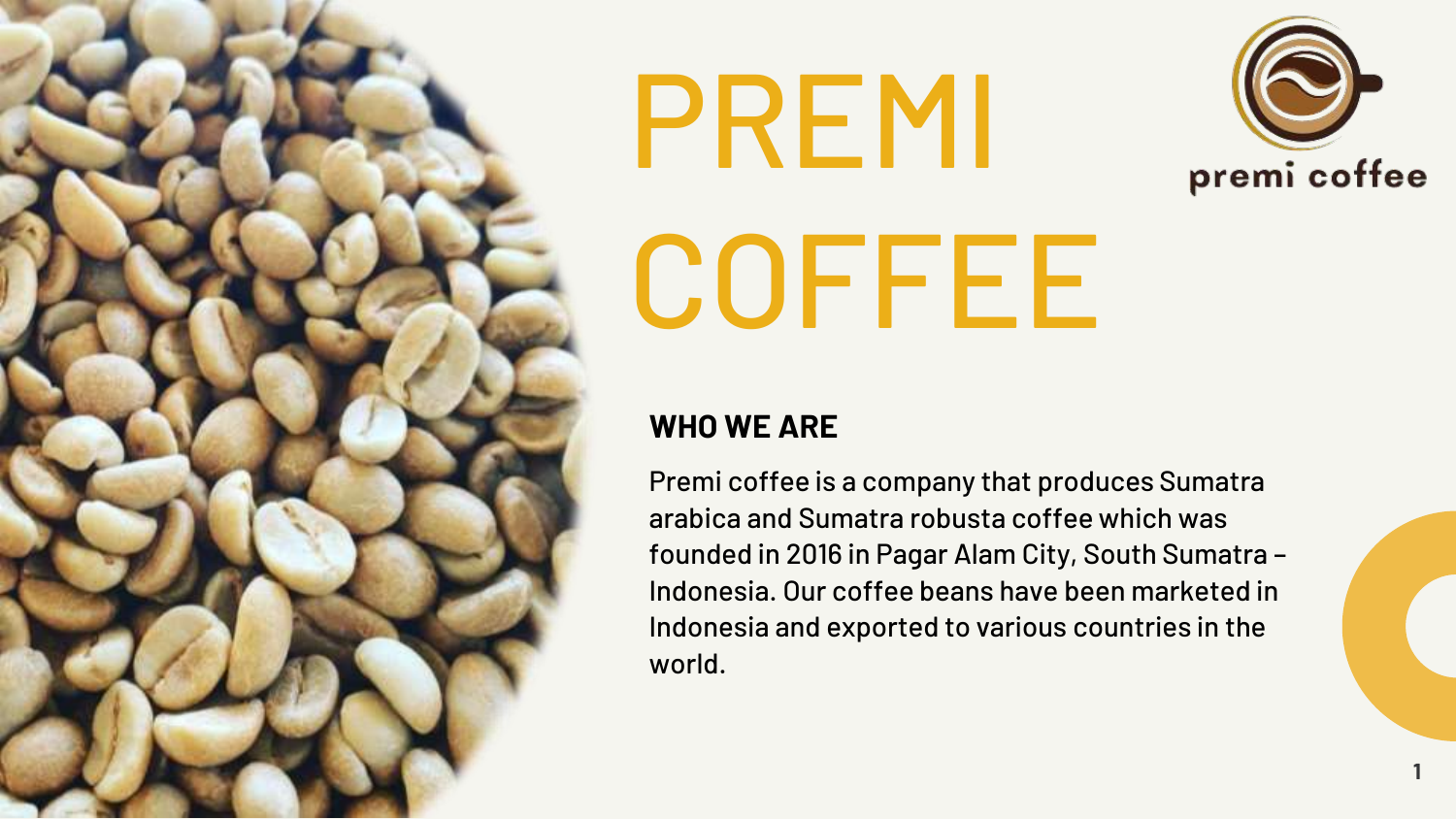#### **WHAT WE DO**

Arabika Sumatera, Robusta Sumatera Grade 1, Robusta Sumatera Grade 2, Robusta Sumatera Grade 3,and Robusta Sumatera Grade 4a.

#### **WHAT IS OUR CREDO**

We are committed to providing the highest quality products, services and competitive prices to all of our customers.

#### **OUR SPECIALTIES**

Premi coffee maintains the quality of the coffee provided to customers from the picking, drying, grading, packaging and storage processes. Quality and quantity is our goal, meaning to keep samples and production with the best quality to encourage customers to buy in good quantity, while maintaining good performance on products and delivery. We believe that customers maintain continuity and build a mutual business relationship with us.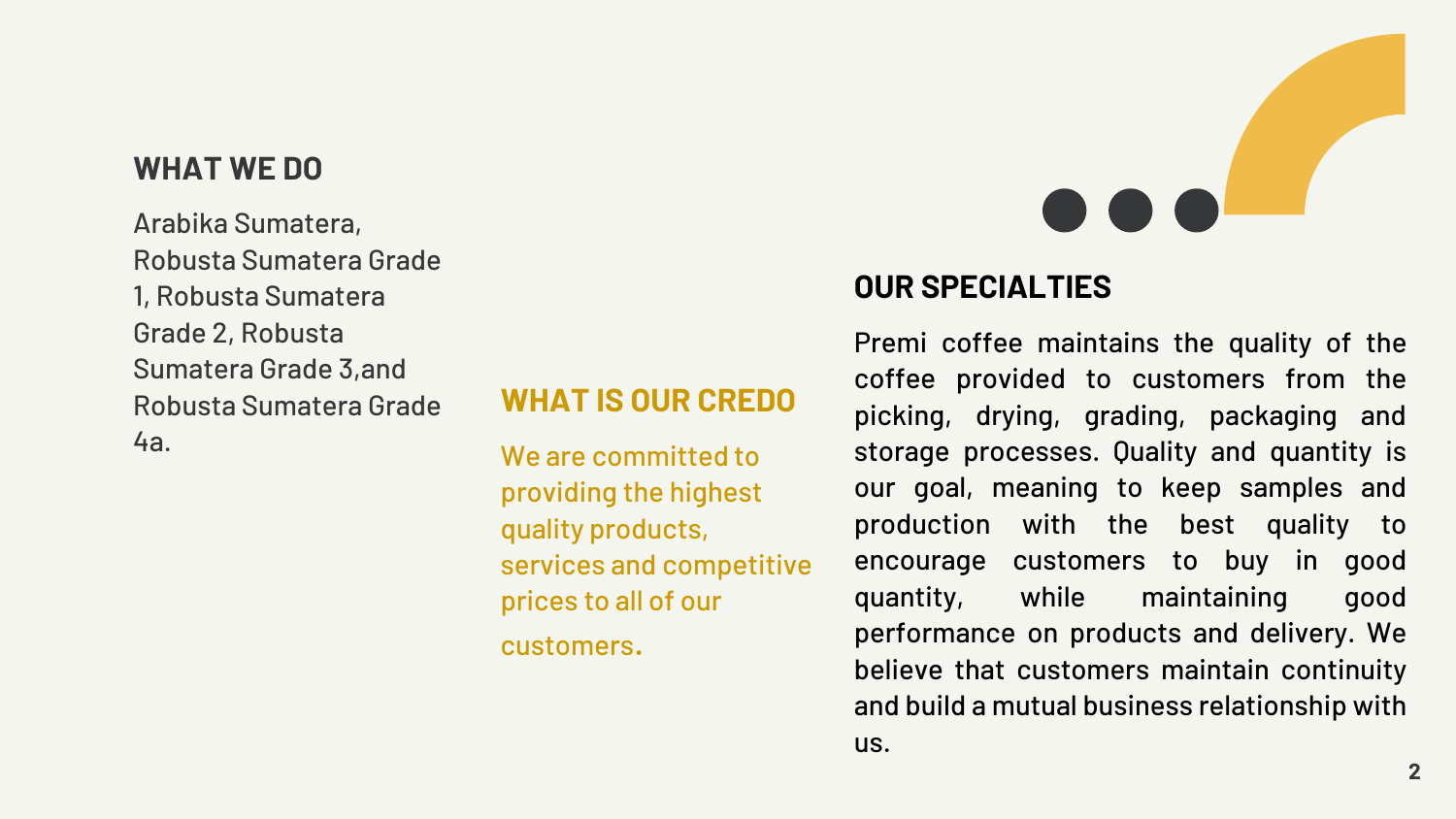

### ARABIKA GRADE 1

- Process : Full Wash
- Defects : 11
- Moisture : 11% 13%
- Size : Medium Large
- Height : 1300mdpl 1700mdpl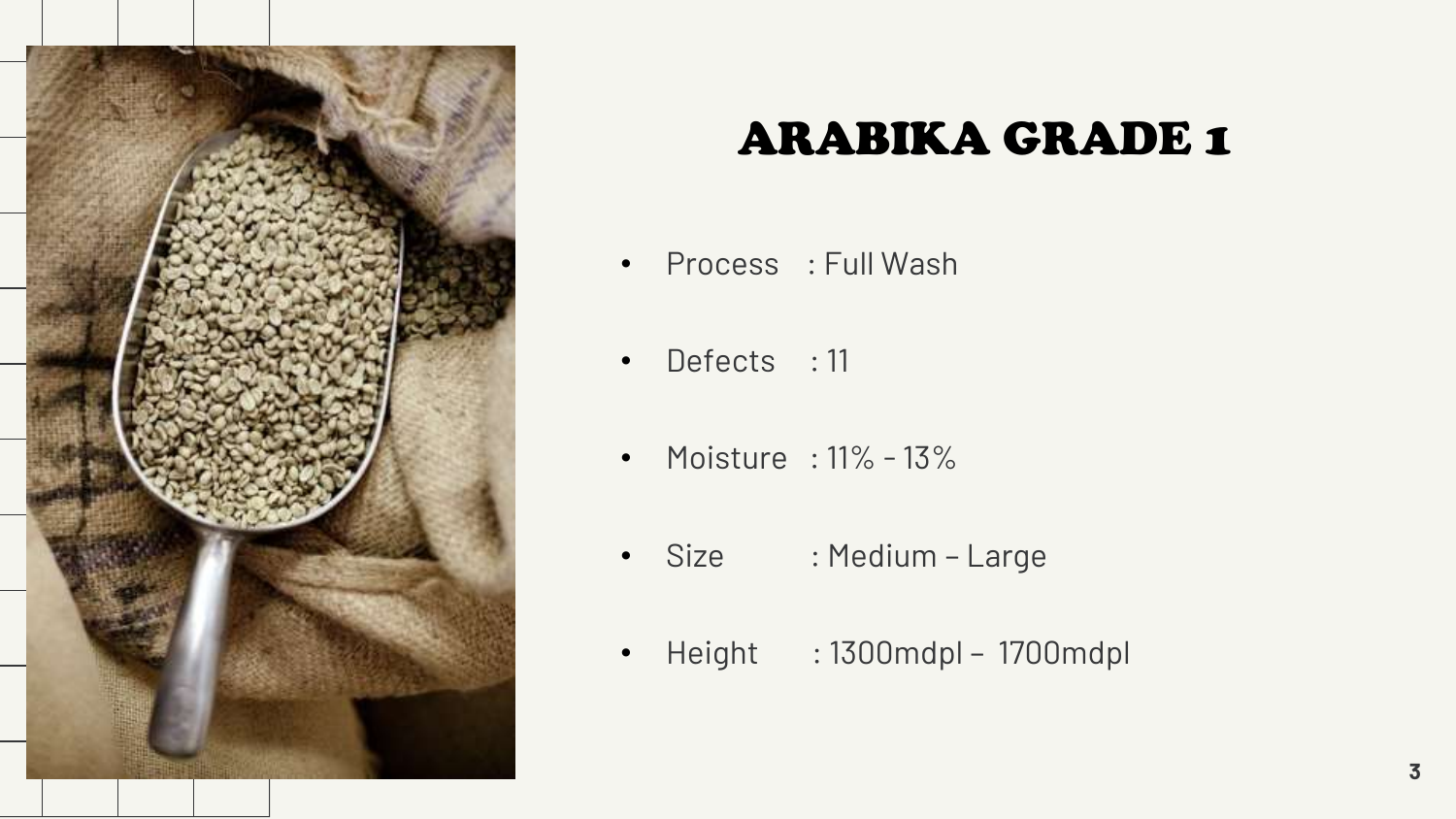### ROBUSTA GRADE 1



• Process: Natural / Honey

 $\bullet\bullet\bullet$ 

- Defects : 11
- Moisture :  $11\% 13\%$
- Size : Medium–Large
- Height : 700mdpl 1700mdpl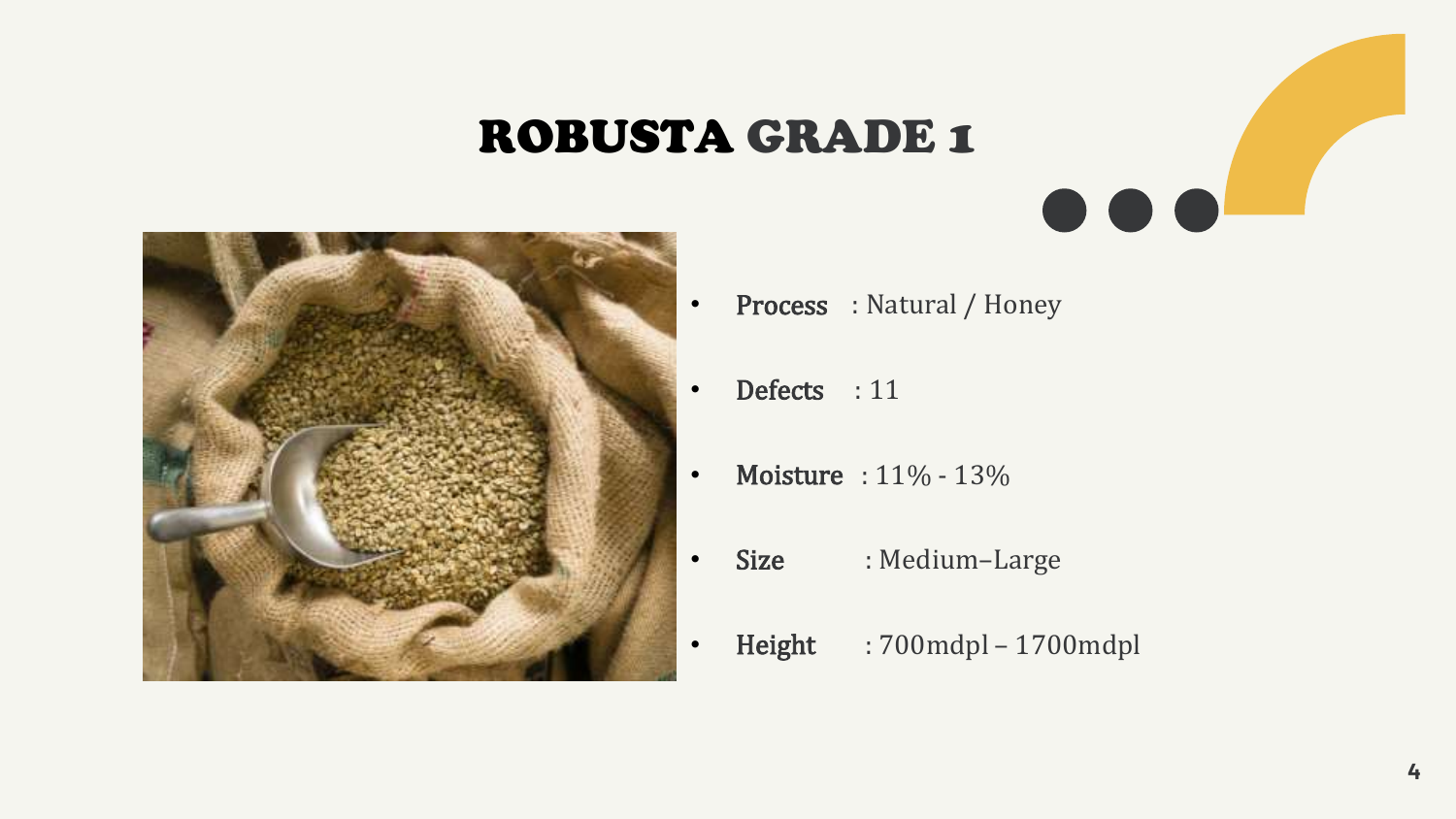### ROBUSTA GRADE 2



- Process : Dry
- Defects : 12-25
- Moisture : 11% 13%
- Size : Medium Large
- Height : 700mdpl 1700mdpl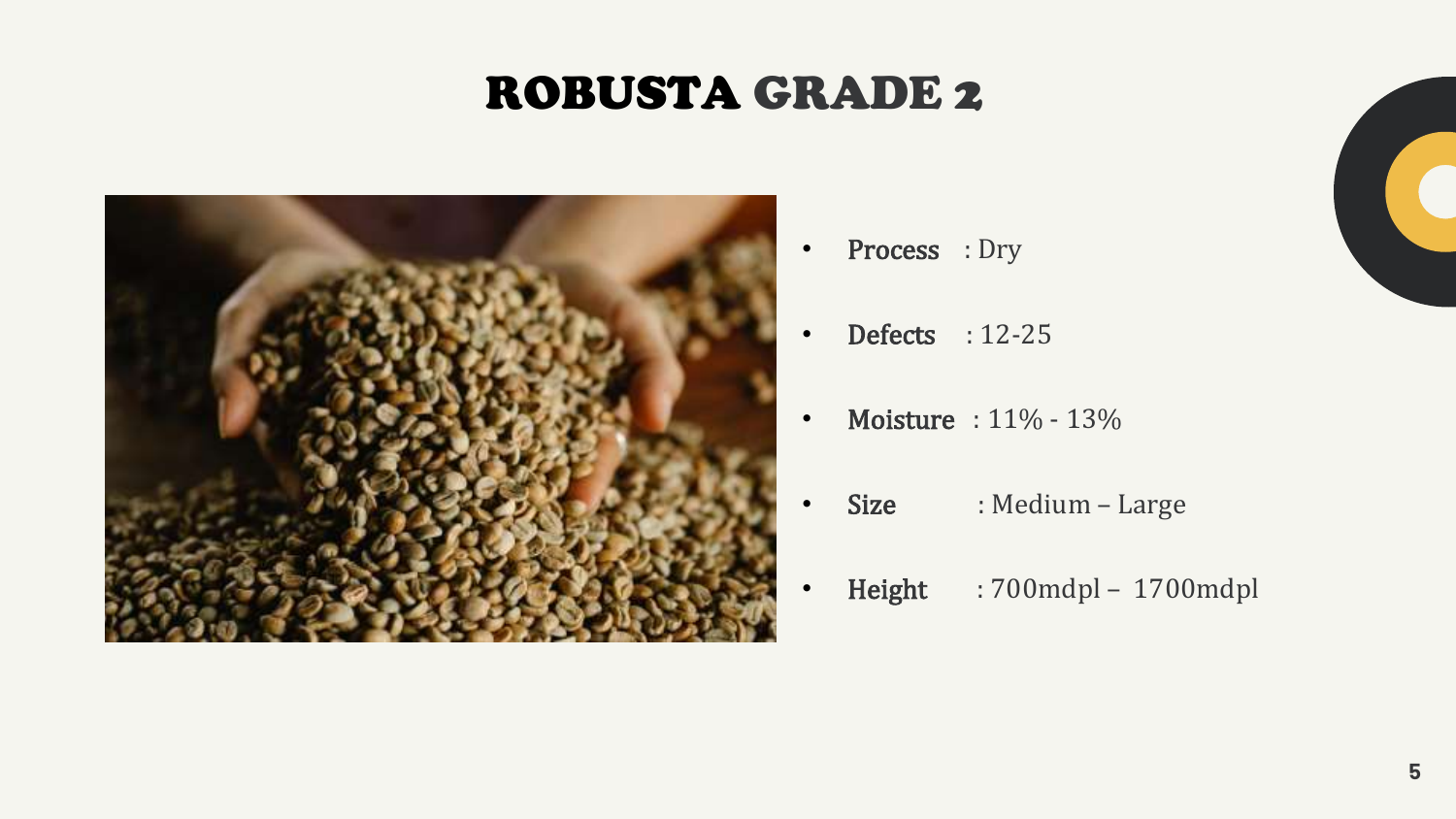### ROBUSTA GRADE 3

## $\bullet\bullet\bullet$



- Process : Dry
- Defects : 26-44
- Moisture : 11% 13%
- Size : Medium Large
- Height : 700mdpl 1700mdpl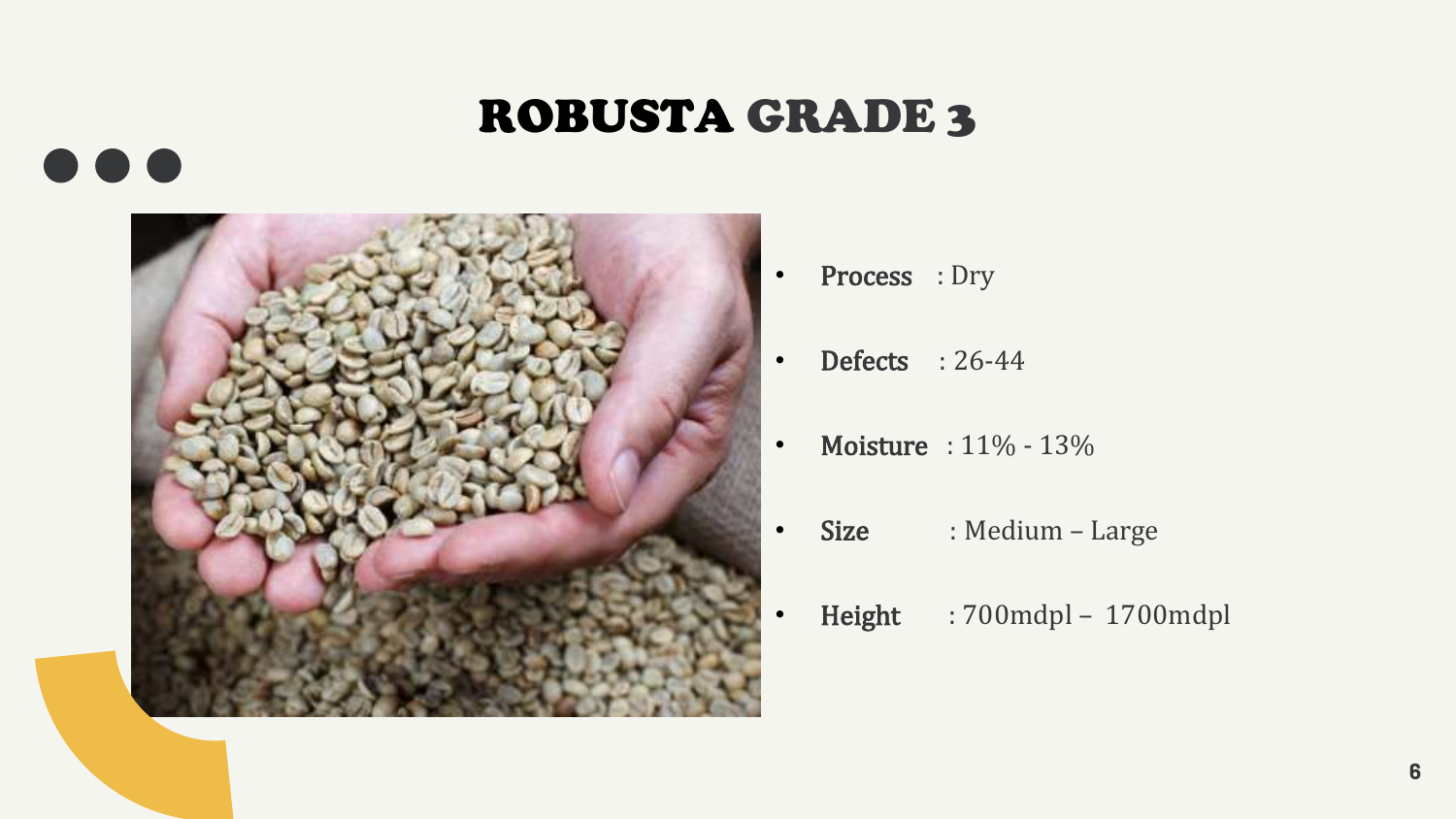### ROBUSTA GRADE 4a



- Process : Dry
- Defects : 45-60
- Moisture : 11% 13%
- Size : Medium Large
- Height : 700mdpl 1700mdpl

**7**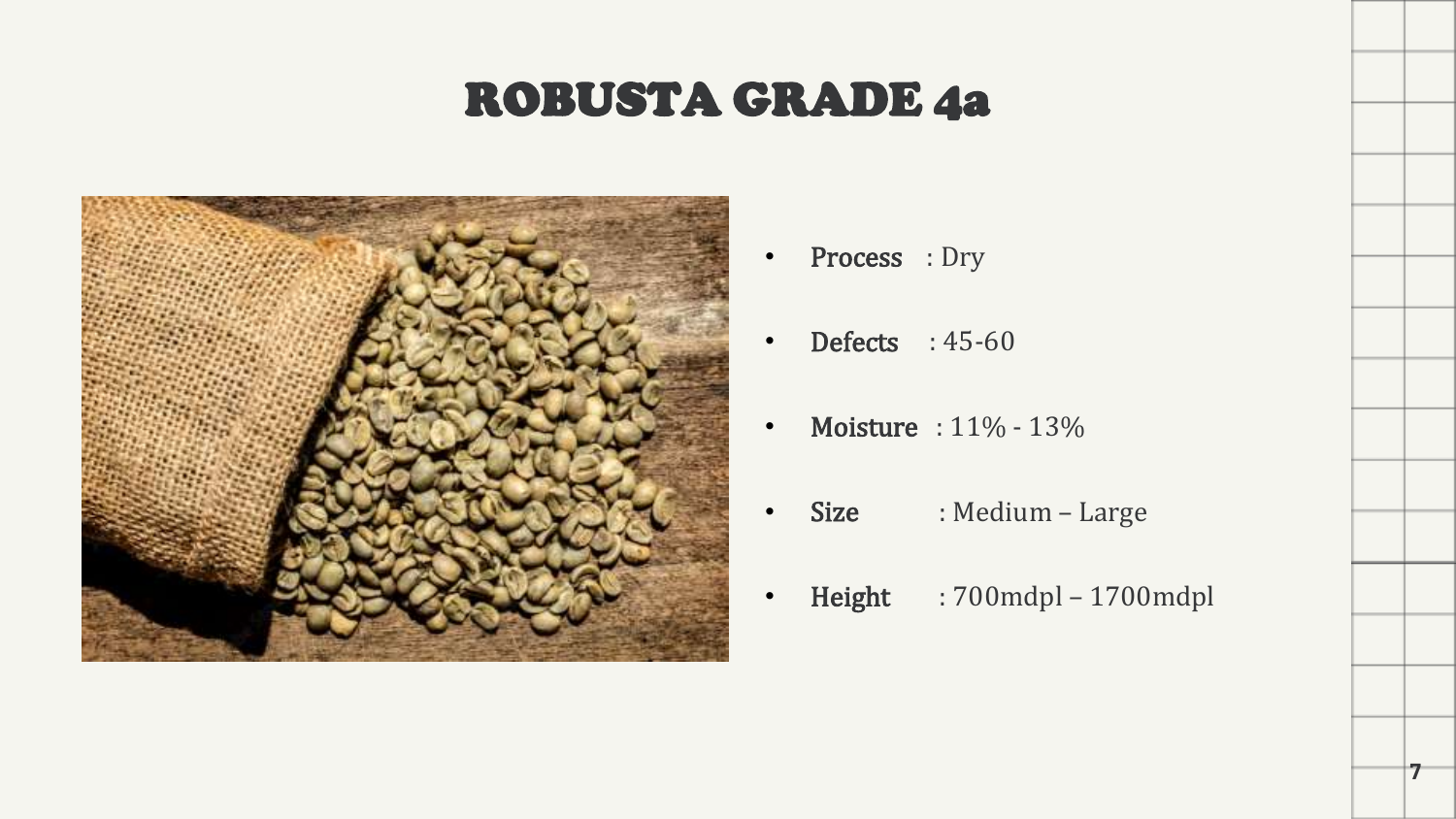### COMPANY TERM

#### • PRICE

- For price information, customers can contact us on the next page. We can give exact FOB price.
- If for CNF/CFR and CIF, we only provide approximate prices.

#### **PAYMENT**

• We can accept T/T 30%-50% and paid off before we send BL(both scanned files and original files).